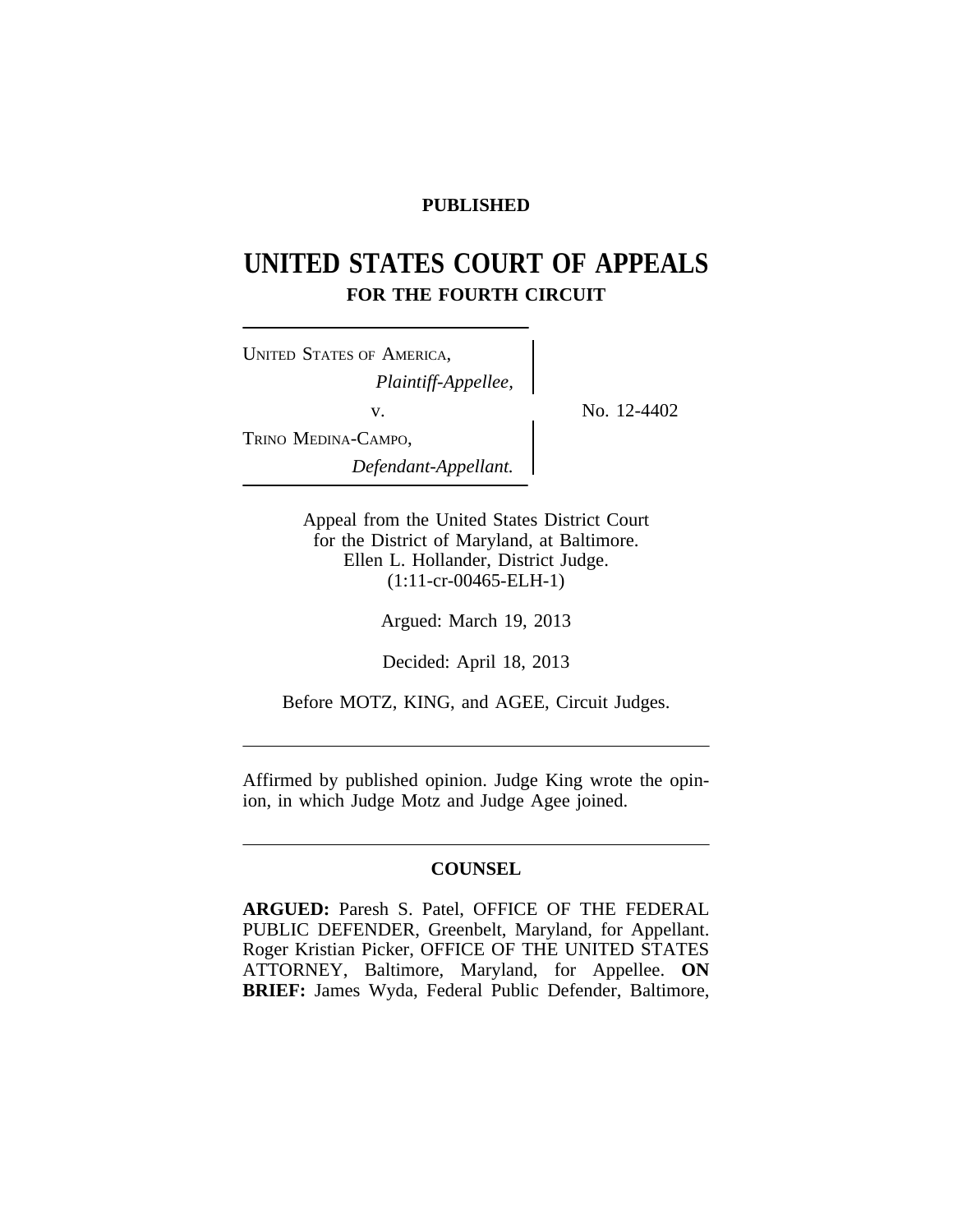Maryland, for Appellant. Rod J. Rosenstein, United States Attorney, Baltimore, Maryland, for Appellee.

#### **OPINION**

KING, Circuit Judge:

Having been deported to Mexico in 2005 following his conviction of an aggravated felony, Trino Medina-Campo returned to the United States and remained undetected for several years, until he was arrested in Anne Arundel County, Maryland, on April 1, 2011, for driving under the influence. The federal authorities were alerted, and a grand jury in the District of Maryland charged Medina-Campo with a single count of illegal entry after deportation, in contravention of 8 U.S.C. § 1326(a); *see also* § 1326(b)(2) (increasing maximum two-year term of imprisonment for ordinary violators to twenty years for aliens "whose removal was subsequent to a conviction for commission of an aggravated felony"). Medina-Campo pleaded guilty, and, on April 16, 2012, he was sentenced by the district court to fifty months in prison. On appeal, Medina-Campo challenges the court's calculation of his prison term insofar as it was informed by the federal Sentencing Guidelines. Discerning no error, we affirm.

I.

The applicable guideline is section 2L1.2, titled "Unlawfully Entering or Remaining in the United States," which designates a base offense level of 8. The guideline provides for a sixteen-level enhancement, however, if, as a specific characteristic of the offense, the defendant unlawfully reentered the United States following "a conviction for a felony that is . . . a drug trafficking offense for which the sentence imposed exceeded 13 months." U.S. Sentencing Guidelines ("USSG") § 2L1.2(b)(1)(A) (2011). In 2001, an Oregon circuit court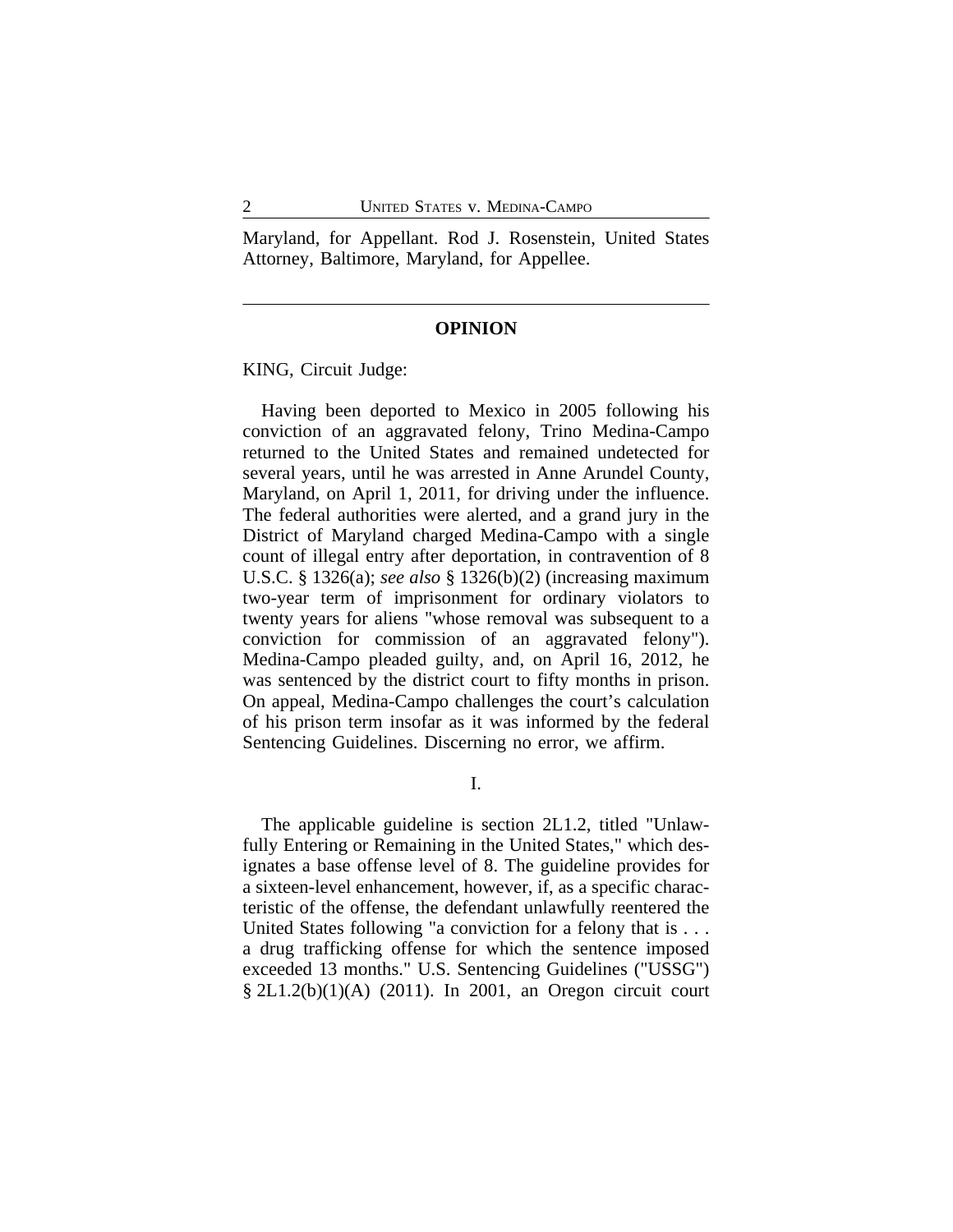entered a judgment of conviction against Medina-Campo on his guilty plea to five counts of a nine-count indictment, the most serious charge being unlawful delivery of a Schedule I controlled substance, i.e., heroin. *See* Or. Rev. Stat. § 475.992(1)(a) (2001).**<sup>1</sup>** Medina-Campo was sentenced to prison for twenty-four months on the heroin offense, and to lesser concurrent terms of imprisonment on the rest.

Taking into account the Oregon drug conviction, the district court, over an objection from the defense, enhanced the offense level for the illegal-entry conviction to 24 from the base of 8. The court then subtracted three levels in adjustment, having found, in agreement with the government, that Medina-Campo had accepted responsibility as to the federal offense. *See* USSG § 3E1.1(b). The final adjusted offense level of 21, viewed in conjunction with his inclusion within criminal history category IV, resulted in an advisory Guidelines range for Medina-Campo of 57 to 71 months of imprisonment. From the lower end of the calculated range, the court varied downward to impose the fifty-month sentence appealed from. *See* 18 U.S.C. § 3553(a).

Medina-Campo pursues on appeal the same contention he advanced below, that is, the Oregon felony of unlawful delivery of a controlled substance does not qualify under the Guidelines as a "drug trafficking offense" meriting the sixteen-level enhancement. Discounting the trafficking enhancement, the applicable offense level is 10, reflecting a less severe four-level enhancement for the Oregon felony, *see* USSG  $\S 2L1.2(b)(1)(D)$ , downwardly adjusted by two levels (instead of three) for acceptance of responsibility, *see id.* § 3E1.1(a). Using the calculation that Medina-Campo proposes, his advisory Guidelines range would be 15 to 21 months, and it is possible that, after his present sentence is

**<sup>1</sup>**Section 475.992 was renumbered to section 475.840 in 2005, then to section 475.752 in 2011.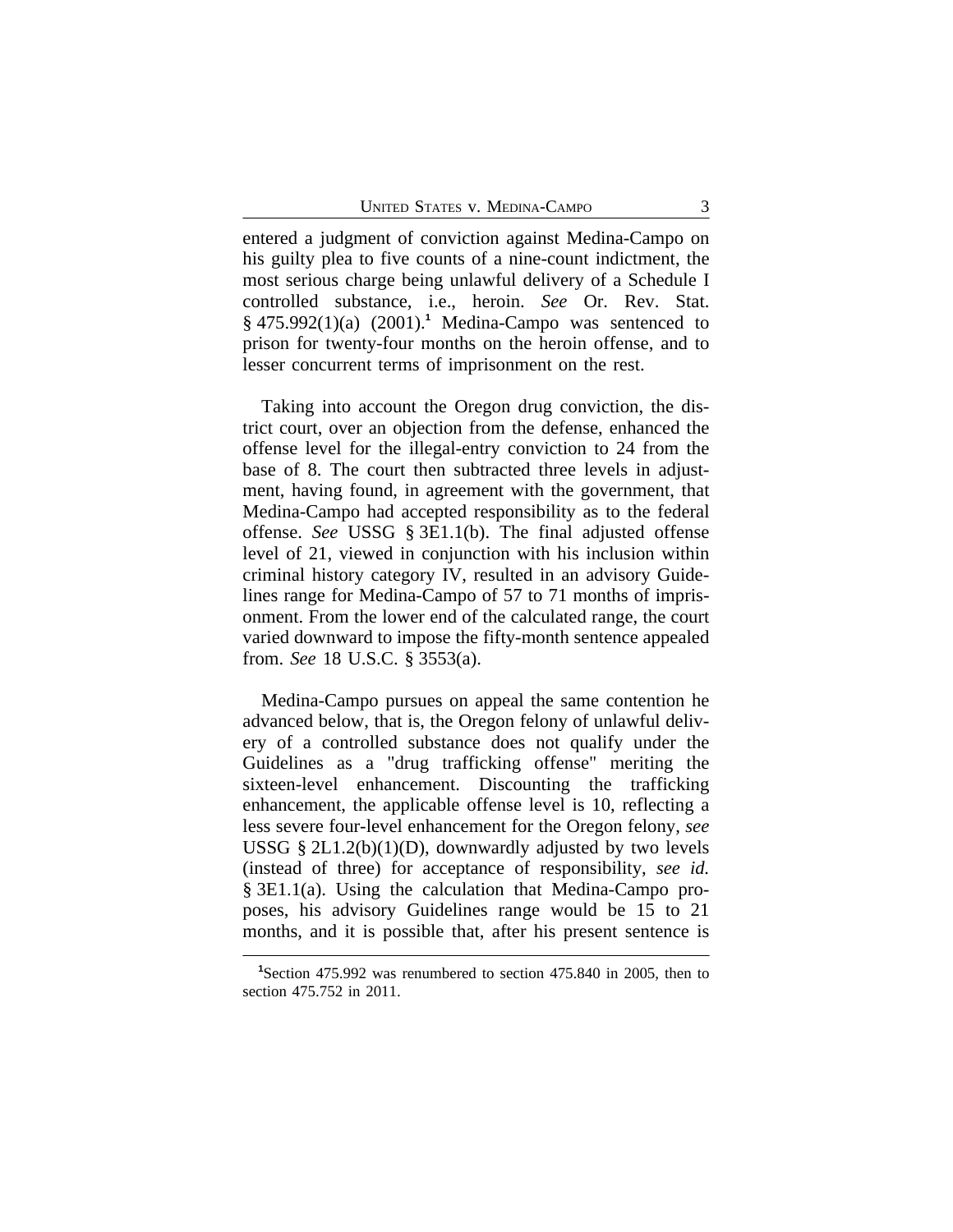vacated and the matter remanded, he would receive a commensurately more lenient term of imprisonment.

# II.

We will not disturb a district court's reasonable sentencing decisions, consistent with the proper exercise of its discretion. *See United States v. Lawing*, 703 F.3d 229, 241 (4th Cir. 2012) (citing *Gall v. United States*, 552 U.S. 38, 41 (2007)). A sentence is unreasonable in the procedural sense if the court flatly omits certain steps, or if it analyzes relevant considerations in a manner contrary to fact or law. A court may therefore commit reversible sentencing error by, for instance, "failing to calculate (or improperly calculating) the Guidelines range, treating the Guidelines as mandatory, failing to consider § 3553(a) factors, selecting a sentence based on clearly erroneous facts, or failing to adequately explain the chosen sentence." *Gall*, 552 U.S. at 51. With respect to a Guidelines range attacked on appeal as miscalculated, we review the court's legal conclusions de novo and its factual findings for clear error. *See United States v. Llamas*, 599 F.3d 381, 387 (4th Cir. 2010).

#### III.

# A.

We begin with the proposition that "[c]ourts employ a categorical approach in determining whether a prior conviction will lead to a sentence enhancement under the Sentencing Guidelines." *United States v. Peterson*, 629 F.3d 432, 435 (4th Cir. 2011) (citing, inter alia, *Taylor v. United States*, 495 U.S. 575, 588 (1990)). Medina-Campo posits that the Oregon felony of unlawful delivery of a controlled substance is not categorically a "drug trafficking offense" within the meaning of section 2L1.2. This seemingly counterintuitive theorem finds germination in the Oregon case law recognizing that one can be convicted of delivery not only for the most mundane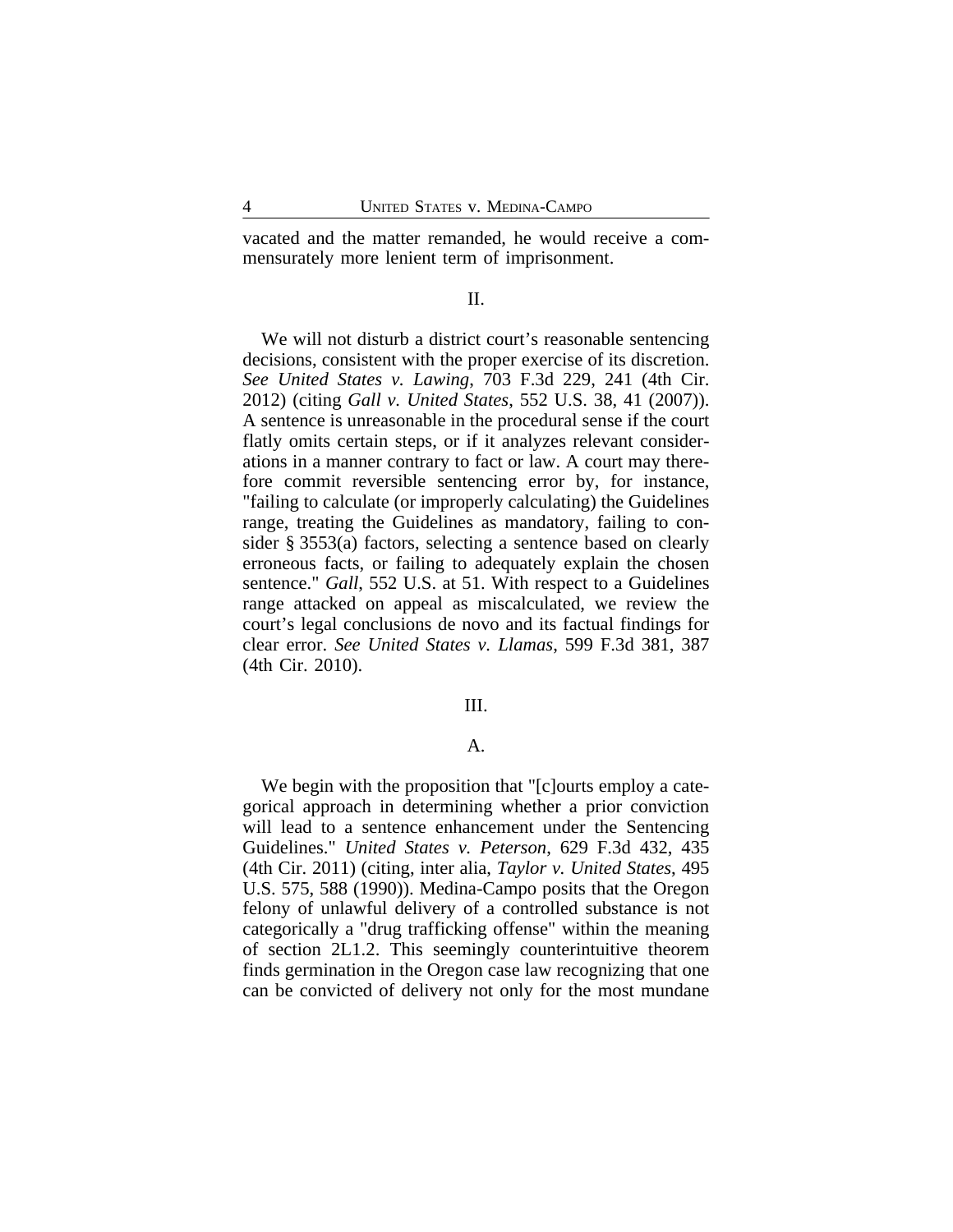physical transfer of possession, but also by merely soliciting drugs from a supplier (albeit unsuccessfully) for subsequent transfer.

The latter situation was illustrated in *State v. Sargent*, in which an Oregon appellate court held that

if a person solicits another to engage in conduct constituting an element of the crime of delivery, e.g., to provide to the person a controlled substance for the purpose of distribution to third parties, the person has taken a substantial step toward committing the crime of attempted delivery . . . . Under [Oregon Revised Statutes § 475.922(1)(a)], the conduct constitutes delivery.

822 P.2d 726, 728 (Or. Ct. App. 1991). As related by the *Sargent* court, the solicitation "constitutes delivery" insofar as "an attempt to transfer a controlled substance is treated the same as a completed transfer." *Id.***<sup>2</sup>** Furthermore, "[a]n attempt becomes a crime when the defendant takes a substantial step toward commission of the crime." *Id.* (citation and internal quotation marks omitted). In essence then, in Oregon, the solicitation of controlled substances in order to resell them regardless of the success of the endeavor — amounts to an attempted attempt at delivery, which is the same as attempted delivery, which is the same as actual delivery.

Seizing upon the remoteness in time of the threshold act of soliciting delivery from the climactic act of actual delivery via physical transfer, Medina-Campo maintains that the Oregon delivery statute, having been interpreted inclusively by the courts of the state, "'prohibits different types of behavior such

**<sup>2</sup>**Delivery is defined by Oregon law as "the actual, constructive or *attempted transfer*, other than by administering or dispensing, from one person to another of a controlled substance, whether or not there is an agency relationship." Or. Rev. Stat. § 475.005(8) (emphasis added).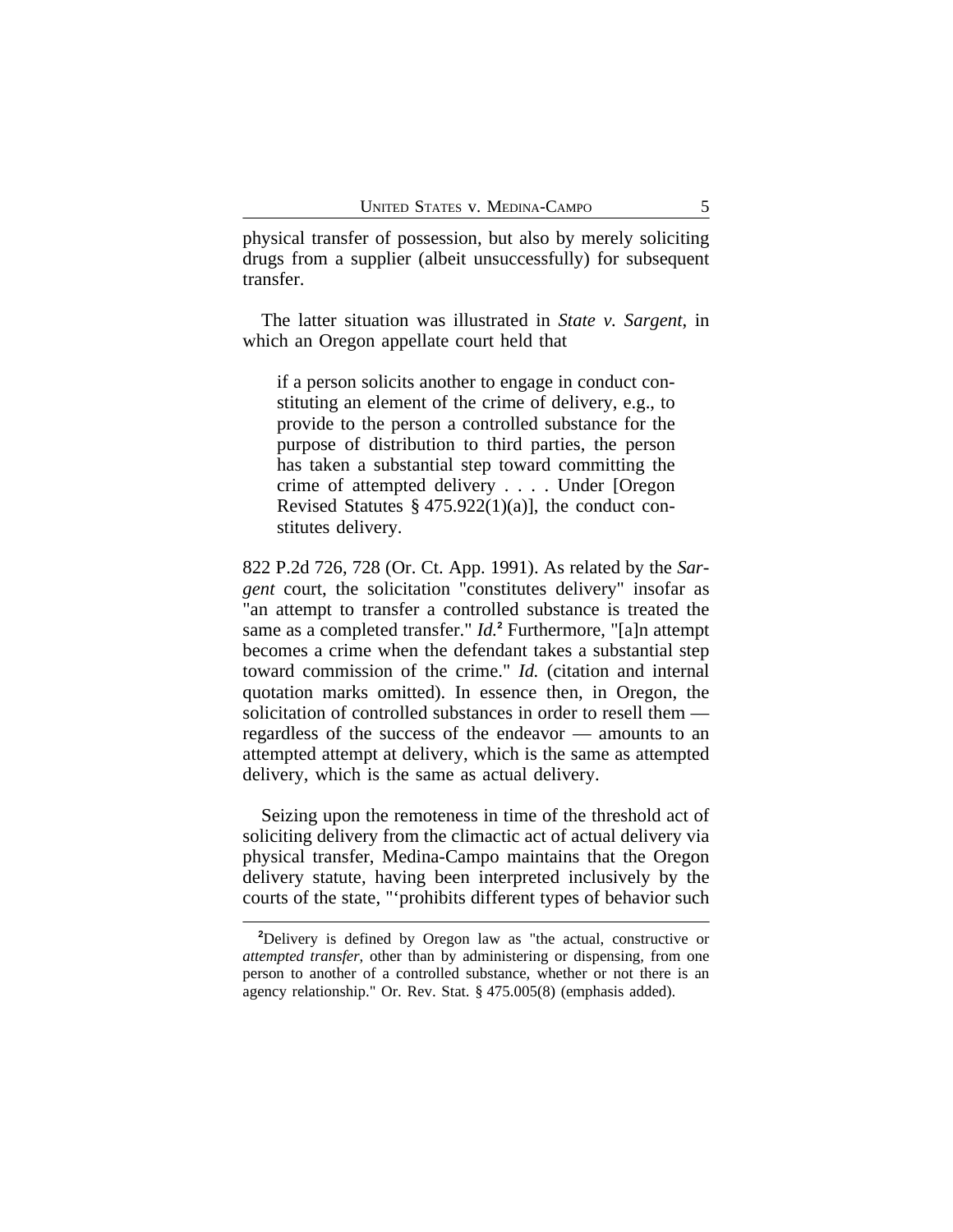that it can be construed to enumerate separate crimes.'" *United States v. Gomez*, 690 F.3d 194, 198 (4th Cir. 2012) (quoting *United States v. Rivers*, 595 F.3d 558, 562-63 (4th Cir. 2010)). And if soliciting delivery is, under *Gomez* and *Rivers*, a separate crime from attempted or actual delivery, *Peterson*'s categorical approach must give way to the modified categorical approach, which applies only to that relatively small subset of cases "involving statutes encapsulating separate proscriptions, at least one of which constitutes," for our purposes, a drug trafficking offense. *Gomez*, 690 F.3d at 198; *see United States v. Maroquin-Bran*, 587 F.3d 214, 218 (4th Cir. 2009).

Medina-Campo asserts that he prevails under the modified categorical approach, which circumscribes our review "'only to the fact of conviction and the statutory definition of the prior offense,'" *Gomez*, 690 F.3d at 198 (quoting *Shepard v. United States*, 544 U.S. 13, 17 (2005) (citation omitted)), and confines the proper proof thereof to "a limited universe of documents relevant to the underlying conviction," *id.* (citing *Shepard*, 544 U.S. at 26). According to Medina-Campo, the *Shepard* documents produced by the government in his case — the Oregon indictment, together with the petition and order evidencing his guilty plea to the delivery charge — are insufficiently detailed to permit a court to determine whether he was convicted for the initial act of soliciting delivery or for undertaking a subsequent step in the process. Thus, says Medina-Campo, the government is unable to prove it more likely than not that the sixteen-level upward modification should be figured into his sentencing calculus. *See United States v. Washington*, 629 F.3d 403, 409-10 (4th Cir. 2011) (concluding that, in cases employing modified categorical approach, government bears burden of proof by preponderance of evidence).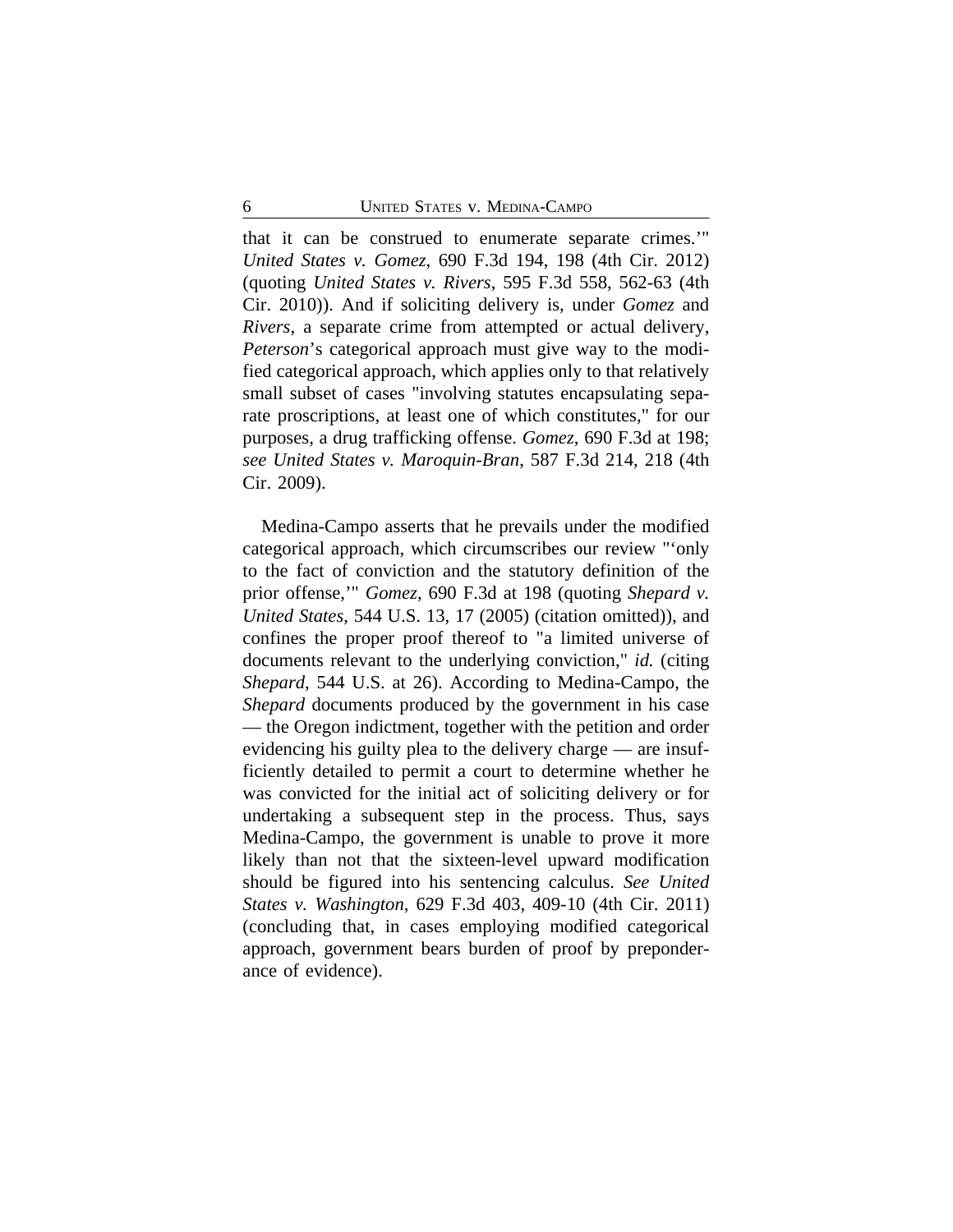#### B.

# 1.

Medina-Campo's carefully crafted argument goes nowhere, of course, if its premise is shown unsound, i.e., if soliciting delivery of a controlled substance is not, for purposes of section 2L1.2, a separate crime from attempting or effectuating delivery, such that the modified categorical approach may be employed. *See United States v. Vann*, 660 F.3d 771, 782 (4th Cir. 2011) (en banc) (King, J., concurring) (instructing that "[t]he categorical approach, when it applies[,] . . . is mandatory and dispositive," and, thus, "where 'the statute only contains one category of crime . . . a court may not vary from the categorical approach'" (third alteration in original) (quoting *Rivers*, 595 F.3d at 564)).

In analyzing whether the Oregon delivery statute is divisible for federal sentencing purposes, we first construe the pertinent portions of the Guidelines, using standard canons of statutory interpretation. *See Peterson*, 629 F.3d at 434 ("Because resolution of the issue involves interpretation of the Sentencing Guidelines, we begin with the text."). If a suitable answer cannot be divined from the language of the Guidelines, we will look to the general criminal law of the several states to ascertain how the nation's courts have commonly regarded the interplay between solicitation and other drug offenses more readily understood to be within the trafficking rubric. *See id.* at 436 (observing that, in employing the categorical approach, courts "must distill a 'generic' definition of the predicate offense based on how the offense is defined 'in the criminal codes of most states'" (quoting *Taylor*, 495 U.S. at 598)).**<sup>3</sup>** In so doing, we recognize that Oregon's merger of the various offenses may be atypical, and, consequently, in no way determinative of our inquiry.

**<sup>3</sup>** In *Peterson*, following the Supreme Court's lead in *Taylor* whereby it arrived at a definition of generic burglary, we resorted to the Model Penal Code to generically define the crime of manslaughter.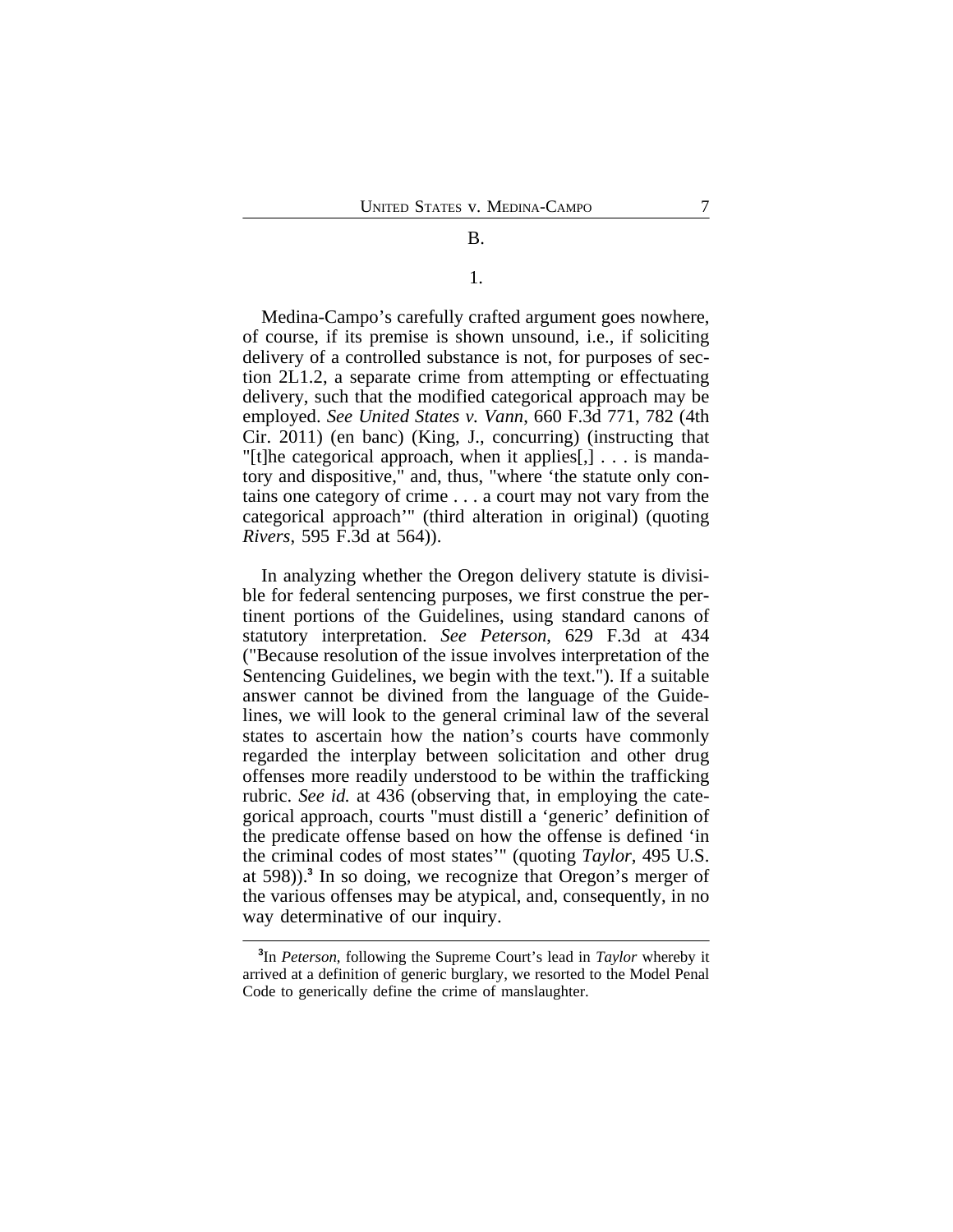#### 2.

Medina-Campo points out that, for purposes of the sixteenlevel enhancement authorized by section 2L1.2(b)(1), Application Note 1 to the guideline defines a drug trafficking offense as one "that prohibits the manufacture, import, export, distribution, or dispensing of, or offer to sell a controlled substance . . . or the possession of a controlled substance . . . with intent to manufacture, import, export, distribute, or dispense." USSG § 2L1.2 cmt. n.1(B)(iv). In augmentation of the acts of perpetration outlined in Application Note 1, the reach of subsection (b)(1) extends outward through Application Note 5 to certain related acts, which "include the offenses of aiding and abetting, [together with] conspiring . . . and attempting . . . to commit such offenses." *Id.* § 2L1.2 cmt. n.5.**<sup>4</sup>**

Though "solicitation" does appear elsewhere in the Guidelines with some frequency, and occasionally alongside "conspiracy" and "attempt," the term is not mentioned in Application Note 5.**<sup>5</sup>** Medina-Campo characterizes this omission as a deliberate act on the part of the Sentencing Commission, highlighting the efforts in the Model Penal Code (the "MPC") to distinguish solicitation from more proximate offenses, such as attempt. The MPC provides that a person is

**<sup>4</sup>**We consider the commentary and policy statements set forth in the Guidelines to be authoritative and entitled to controlling weight to the extent that they are not inconsistent with an applicable statute or the Guidelines themselves. *See United States v. Brack*, 651 F.3d 388, 392 n.2 (4th Cir. 2011).

**<sup>5</sup>**For instance, USSG § 2X1.1 governs the default treatment of conspiracies, attempts, and solicitations where convictions therefor are not otherwise addressed by a specific offense guideline. Another provision, relating to sentencing factors triggered by a defendant's conviction of an identified statutory offense, generally authorizes the application of those factors and, in particular, "the determination of the offense level where the defendant was convicted of conspiracy, attempt, solicitation, aiding or abetting, accessory after the fact, or misprision of felony in respect to that particular statute." USSG § 1B1.3 cmt. n.6.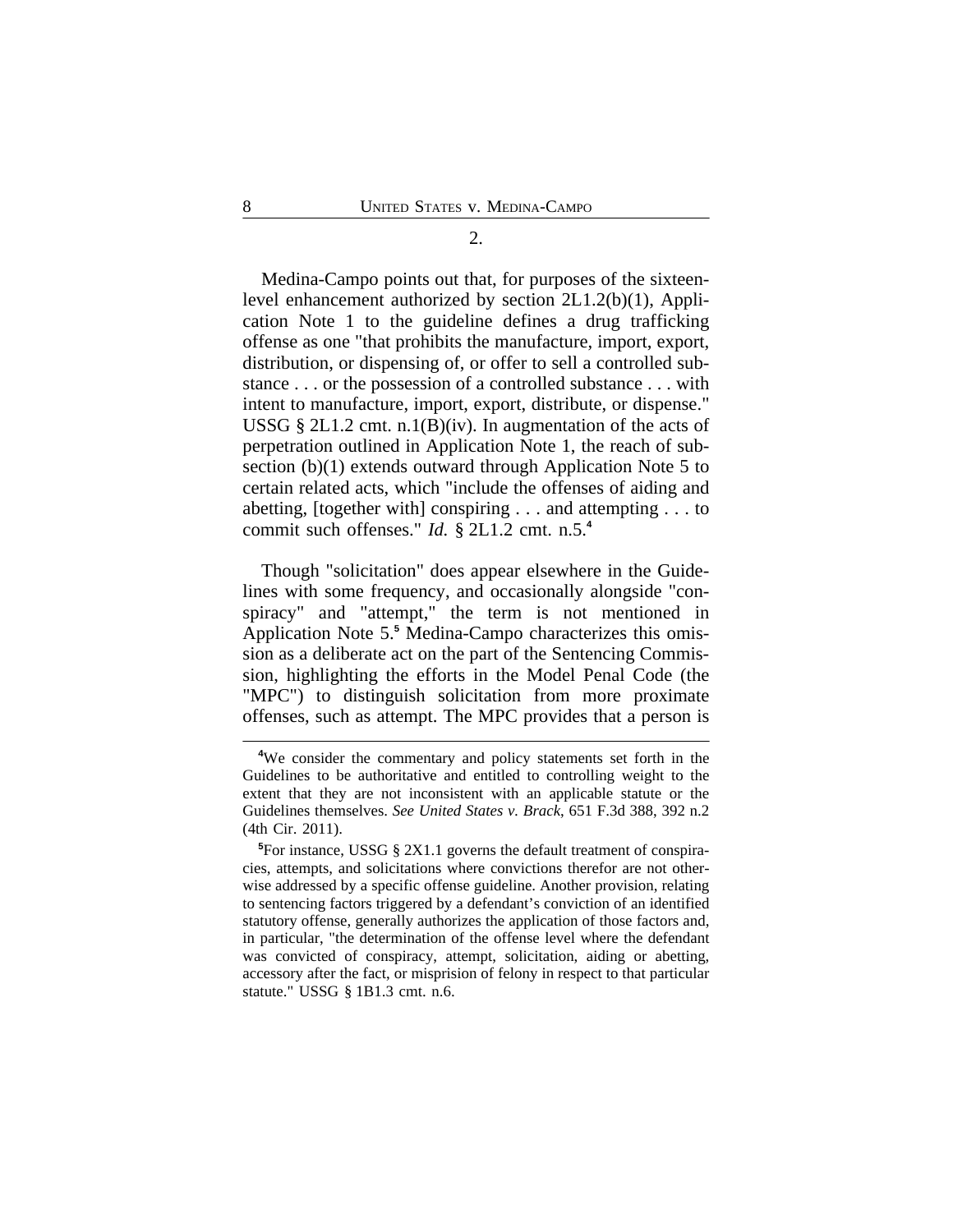guilty of soliciting the commission of a crime if, inter alia, "with the purpose of promoting or facilitating its commission he commands, encourages or requests another person to engage in specific conduct that would constitute such crime or an attempt to commit such crime." MPC § 5.02(1) (Proposed Official Draft 1962). The provision differentiates between "command[ing], encourag[ing,] or request[ing]" someone to commit a particular offense, any one of which delineates the crime of solicitation, from the underlying offense itself or an attempt to commit it. The MPC commentary cements the point:

Whether the solicitation to commit a crime constitutes an attempt by the solicitor is a question that has been answered in several ways . . . . Although there has been considerable conflict, even among the decisions of the same jurisdiction, the trend has seemed to be . . . against classifying solicitations as attempts and toward treating them as distinct offenses.

MPC and Commentaries, pt. I, § 5.02, cmt. (2) (1985).

Notwithstanding that Application Note 5 to Guidelines section 2L1.2 overtly includes within the trafficking enhancement only the additional offenses of aiding and abetting, conspiracy, and attempt, it is not the case that every other offense related to trafficking is necessarily excluded. *See* USSG § 1B1.1 cmt. n.2 (explaining that, with respect to its appearance throughout the Guidelines, "[t]he term 'includes' is not exhaustive"). Medina-Campo acknowledges this general rule of construction, but he urges that we apply a variation of the canon of *ejusdem generis* to demonstrate that, in drafting Application Note 5, the Commission purposefully intended to exclude solicitation.

*Ejusdem generis*, as a tool of statutory construction, instructs that "where general words follow an enumeration of persons or things, by words of a particular and specific mean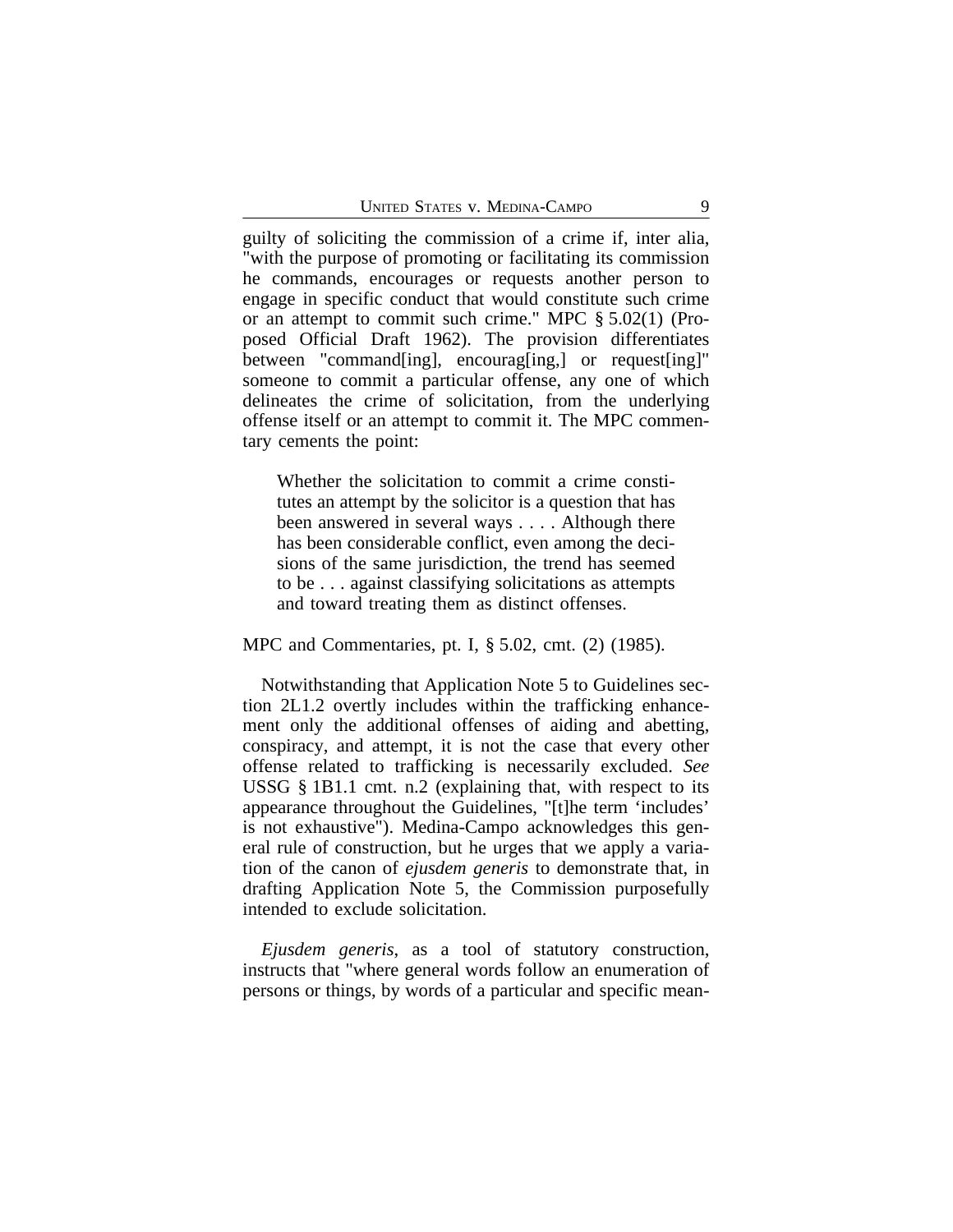ing, such general words are . . . to be held as applying only to persons or things of the same general kind or class as those specifically mentioned." *Black's Law Dictionary* 517 (6th ed. 1990). For example, in the contractual context, "if a lease forbade the tenant to keep *kerosene, camphene, burning fluid, or any other illuminating material*, the general language at the end would not include a light bulb, though it is indisputably an 'illuminating material.'" Bryan A. Garner, *A Dictionary of Modern Legal Usage* 308 (2d ed. 1995).

Application Note 5 recites, in its entirety, that "[p]rior convictions of offenses counted under subsection (b)(1) include the offenses of aiding and abetting, conspiring, and attempting, to commit such offenses." USSG § 2L1.2 cmt. n.5. There is no trailing general language analogous to that in our example ("any other illuminating material") describing the group of three enumerated offenses, but, Medina-Campo insists, if solicitation were added as a fourth, it would be manifest that one of these things (solicitation) is not like the others.

The problem with Medina-Campo's argument is that none of these things is very much like the others, and that, we daresay, is precisely why there is no general language in the application note categorizing them. Two persons may conspire to traffic in drugs, but it is sufficient that either of them commit the overt act necessary to render his confederate criminally culpable for the unlawful agreement. That overt act, perhaps, falls short of the substantial step constituting a full-blown attempt to traffic. Or, when supplemented with other acts, a completed trafficking offense may result, possibly inculpating the perpetrator's bodyguard for aiding and abetting.

All of these myriad theories of criminal liability, though conceptually quite distinct, are nonetheless integral to the trafficking process, as is solicitation — an act that often assists in identifying the market for the illegally trafficked substances, and which may well prove the catalyst for a subsequent conspiracy, attempt, or aiding and abetting. These drug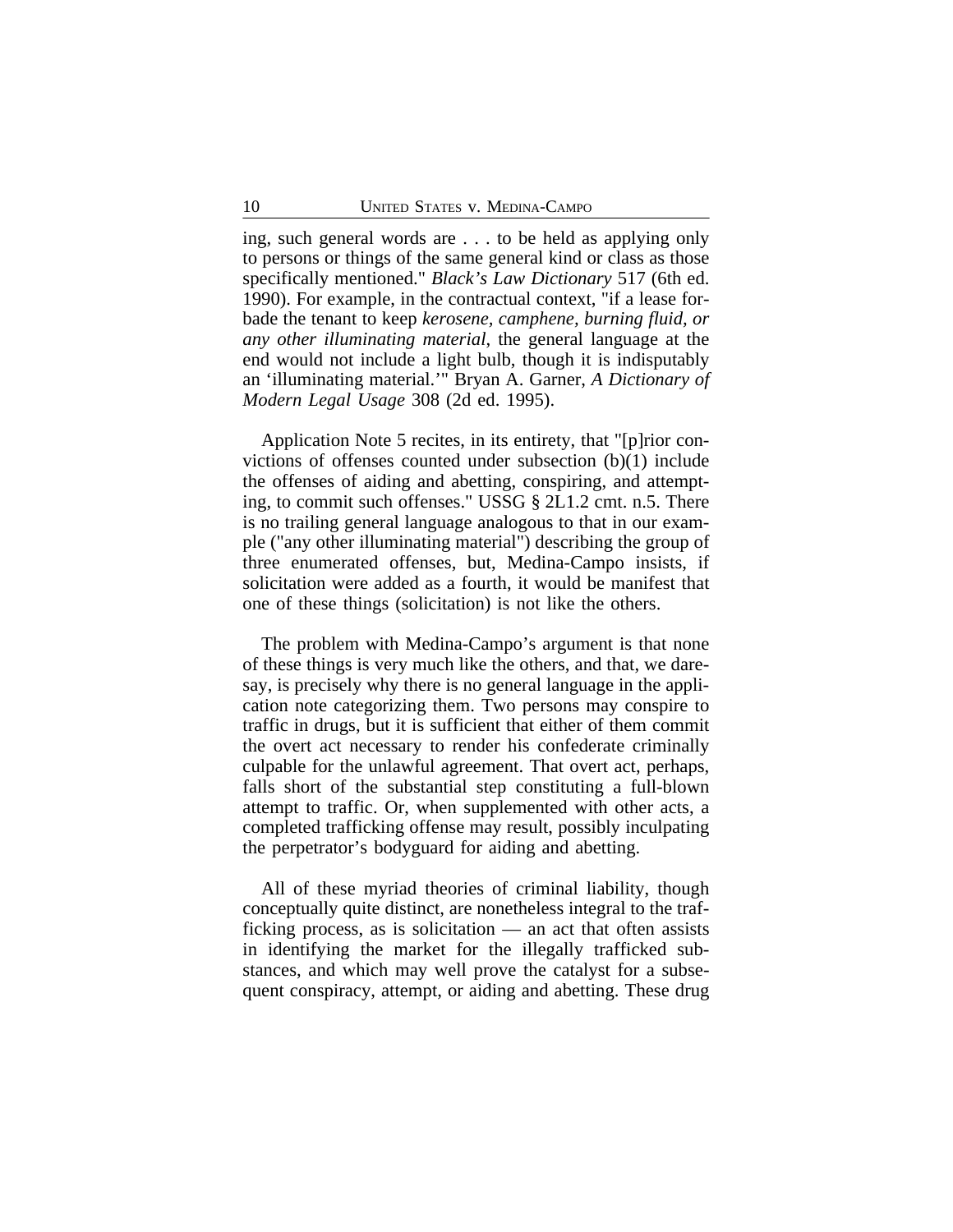offenses are therefore not "separate crimes" for federal sentencing purposes, but are instead simply different ways to commit the broad, unitary offense of drug trafficking described in the Guidelines. Given the absence of separate crimes delineated within section 475.992(1)(a) of the Oregon Revised Statutes, the modified categorical approach is inapposite.

Using the categorical approach, then, we are constrained to conclude that the Oregon felony of unlawful delivery of a controlled substance, even if the defendant engaged only in solicitation, is a drug trafficking offense for the purpose of applying the sixteen-level enhancement described in section  $2L1.2(b)(1)(A)$ . Because the result in this case is dictated by the language of the Guidelines, we do not delve into defining the generic offense of delivery by resort to the MPC, an analysis of the predominate mode among the various states, or otherwise. Such extrinsic methodology is unnecessary here to properly interpret the relevant sentencing provision.

1.

Three of our sister circuits, confronting closely analogous circumstances, have arrived at the identical result. In *United States v. Shumate*, 329 F.3d 1026 (9th Cir. 2003), a federal marijuana prosecution, the defendant had been convicted of delivery of marijuana under the same Oregon statute being scrutinized here. The Ninth Circuit was asked to consider the possibility that the conviction was the result of solicitation, and, in that event, whether it would qualify as a "controlled substance offense." *See* USSG § 4B1.1(a) (explaining the prerequisites for career offender status, one of which is "the defendant has at least two prior felony convictions of either a crime of violence or a controlled substance offense"). The court of appeals resolved the question in the affirmative, notwithstanding that the Guidelines defined "controlled sub-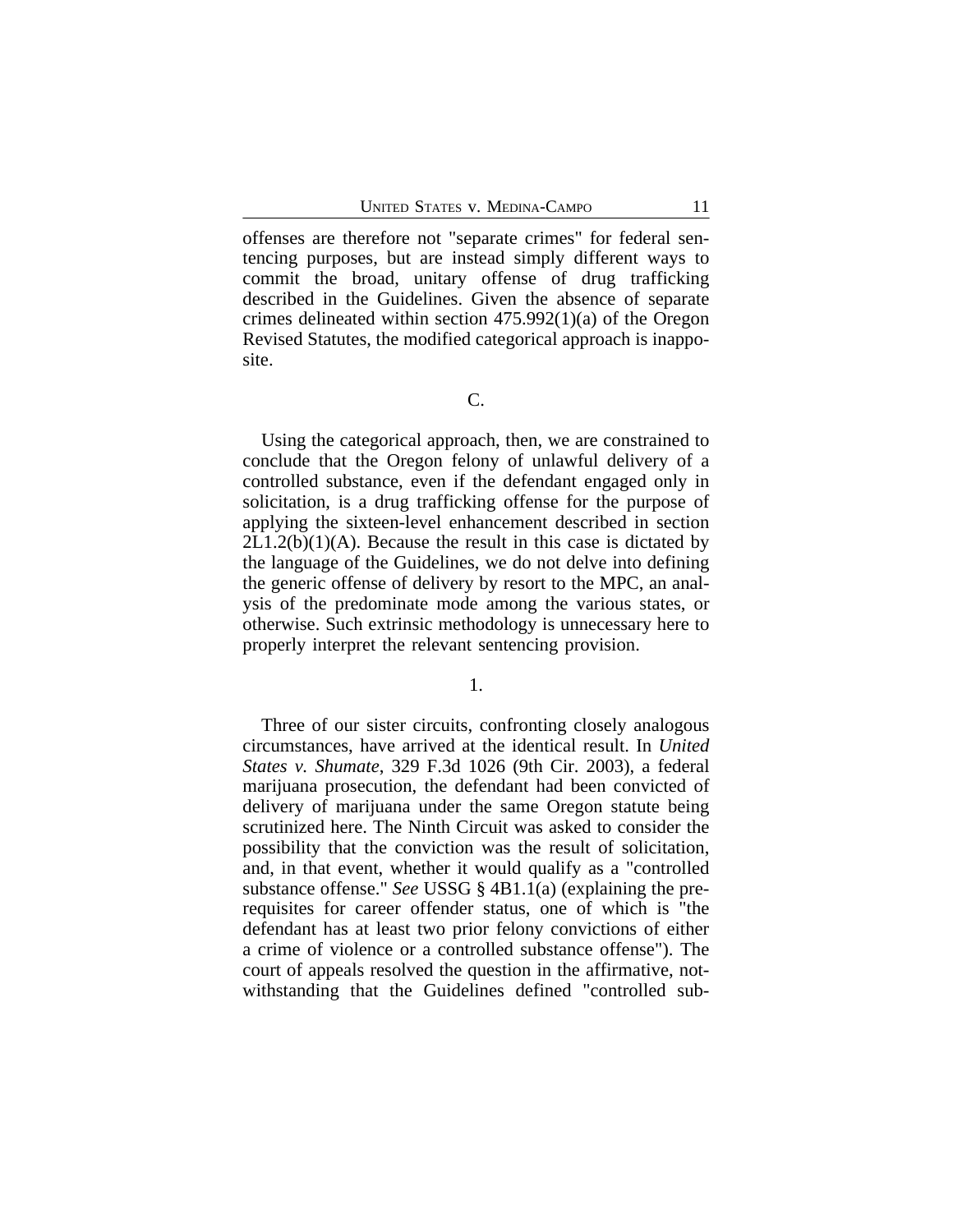stance offense" to specifically "include" only "the offenses of aiding and abetting, conspiring, and attempting to commit such offenses." *See id.* § 4B1.2 cmt. n.1. In so doing, the Ninth Circuit expressed its view that, "beyond the actual fulfillment of the elements of the crime," the application notes to section 4B1.1(a) provide that conviction of the additional specified offenses are likewise controlled substance offenses, "and that the failure to mention solicitation has no 'legal significance.'" *Shumate*, 329 F.3d at 1031 (quoting *United States v. Cox*, 74 F.3d 189, 190 (9th Cir. 1996) (addressing same issue with respect to "crime of violence" prerequisite of section  $4B1.1(a)$ ).

Paralleling the construct of section 4B1.1(a), the "crime of violence" proviso also appears alongside that of "drug trafficking offense" in section  $2L1.2(b)(1)(A)$ , and both are subject to Application Note 5. In *United States v. Cornelio-Pena*, 435 F.3d 1279 (10th Cir. 2006), an unlawful entry proceeding under 8 U.S.C. § 1326(a), the defendant's prior Arizona conviction for solicitation to commit burglary was deemed a "crime of violence" for purposes of the sixteen-level enhancement. Upon reviewing the *mens rea* and *actus reus* components of conspiracy, attempt, and aiding and abetting, *see id.* at 1286-88, the Tenth Circuit concluded that those offenses "are merely illustrative, and solicitation is sufficiently similar to the listed offenses to be encompassed" within Application Note 5, *id.* at 1288.**<sup>6</sup>**

**<sup>6</sup>**For example, the *Cornelio-Pena* court observed that "both conspiracy and solicitation require only intent that the underlying offense be committed and a minimal act such as agreeing or soliciting." 435 F.3d at 1286. With respect to attempt vis à vis solicitation, the court opined that "in both instances, the defendant intends that the underlying crime be accomplished," and that "although the *actus reus* requirement for an attempt must go beyond mere preparation, it need not be a greater act than that required for solicitation." *Id.* at 1286-87. The court paused to recognize the "important distinctions" between solicitation and aiding and abetting, most notably that the latter "requires the actual commission of the underlying offense," which carries with it the side effect of transforming any solicitor into an accomplice. *Id.* at 1287. Nevertheless, the court brushed aside the perceived disconnection, reasoning that "[b]ecause solicitation is at least as similar to conspiracy as aiding and abetting is to conspiracy, solicitation should be included in the list." *Id.*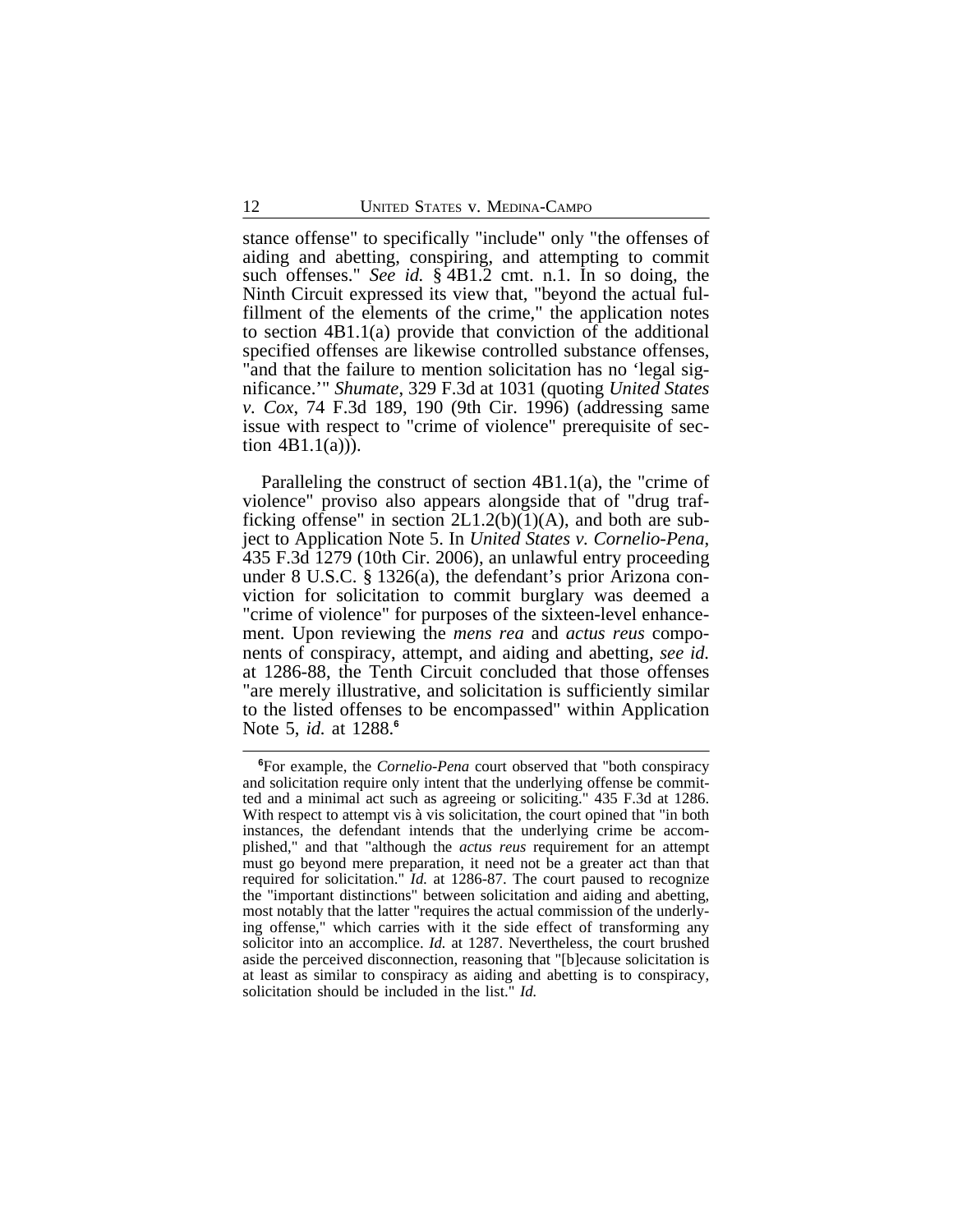Persuaded by *Shumate* and *Cornelio-Pena*, the Fifth Circuit, in another unlawful entry prosecution, concluded that the defendant's earlier solicitation conviction in North Carolina — to-wit, solicitation to commit assault with a deadly weapon inflicting serious injury — is a crime of violence for purposes of the section 2L1.2(b)(1)(A) enhancement. *See United States v. Mendez-Casarez*, 624 F.3d 233 (5th Cir. 2010). The court of appeals adopted an approach similar to that of the Tenth Circuit in *Cornelio-Pena*, particularly comparing solicitation to conspiracy, after which it determined that "the acts of soliciting and agreeing are similar, and we do not find the distinctions drawn between the *actus reus* requirements of solicitation and conspiracy to be dispositive in making one offense more clearly serious than the other." *Mendez-Casarez*, 624 F.3d at 240. The court declined to engage in further analysis concerning the attempt and aiding and abetting offenses, declaring that "solicitation need only be similar to one of the listed offenses in [Application Note 5]." *Id.***<sup>7</sup>**

**<sup>7</sup>** Just recently, in *United States v. Rodriguez*, the Fifth Circuit adopted a dictionary-derived "plain-meaning approach when determining the 'generic, contemporary meaning' of non-common-law offense categories enumerated in federal sentencing enhancements." No. 11-20881, 2013 WL 1092568 at \*6 (5th Cir. Mar. 15, 2013) (en banc) (quoting *Taylor*, 495 U.S. at 598). The issue in *Rodriguez* was whether a prior Texas conviction for sexual assault of a child subjected the defendant, convicted in federal court of illegal entry, to the sixteen-level crime-of-violence enhancement provided in section  $2L1.2(b)(1)(A)(ii)$ . The en banc court affirmed application of the enhancement in the matter before it, but it disapproved of the methodology that had been relied on in other sentencing cases to derive the generic predicate offense. That methodology, dictating "that lower courts always look to the majority of state codes — as well as to other sources, including the Model Penal Code, federal law, and criminal law treatises," *id.* at \*7, was used in *Mendez-Casarez* to determine the generic crimes of solicitation and conspiracy for purposes of comparison. *Rodriguez* thus arguably undermines the precedential weight accorded *Mendez-Casarez*. Nonetheless, having thoroughly examined the panel's analysis, we perceive no indication that the result in *Mendez-Casarez* would have been different had the *Rodriguez* approach been substituted.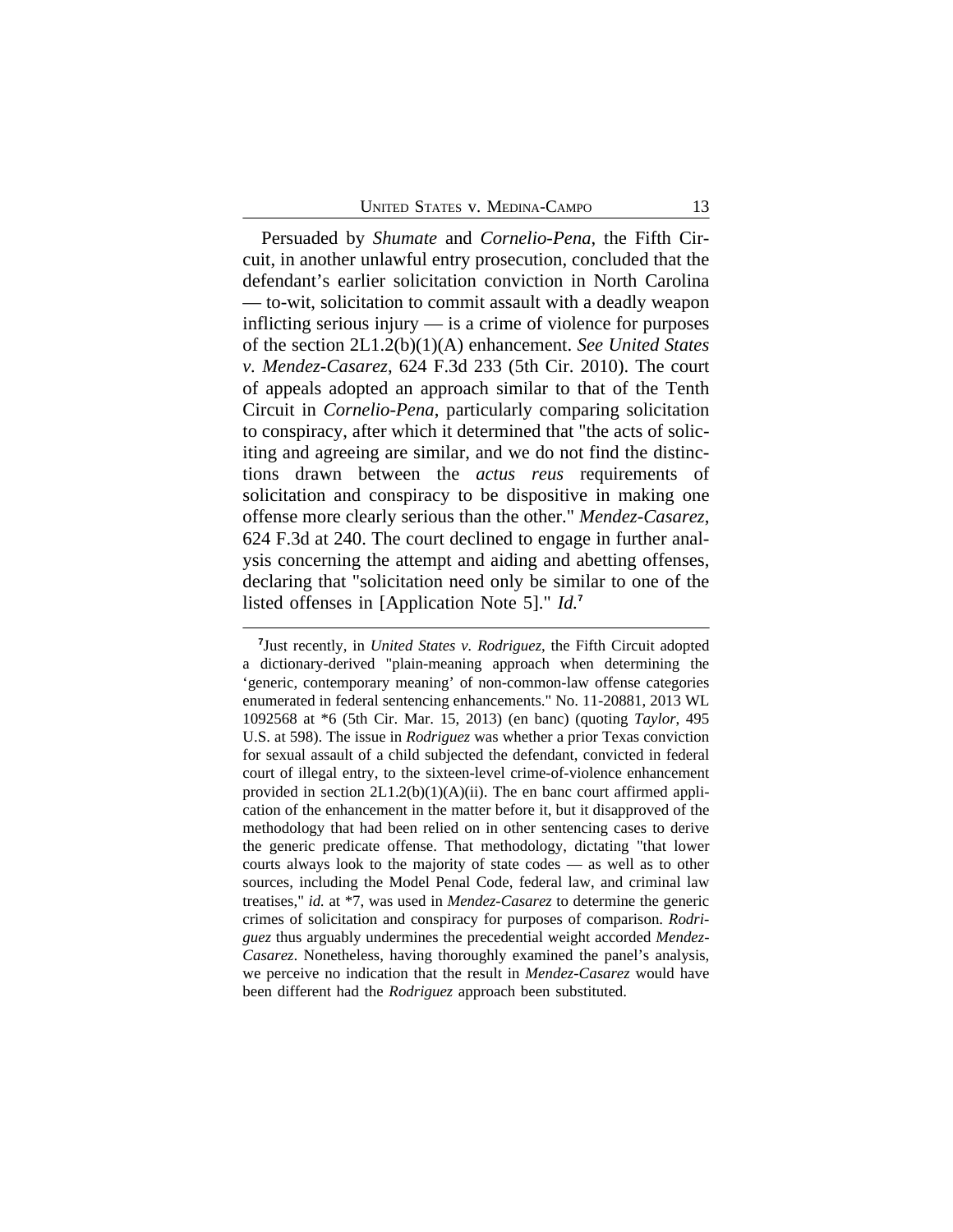Standing alone to the contrary is the decision in *United States v. Dolt*, 27 F.3d 235 (6th Cir. 1994), in which the defendant, convicted of federal cocaine trafficking charges, was sentenced as a career offender under USSG § 4B1.1. The sentence was predicated in part on a prior Florida conviction for solicitation to traffic in cocaine, construed by the district court as a controlled substance offense. The Sixth Circuit analyzed the characteristics of the offenses identified in the application note, concluding that the offense of solicitation was not sufficiently analogous to be included within. The court thus vacated the defendant's sentence and remanded for resentencing.

Whether parallels can be drawn between elements or characteristics of the generic offense of solicitation and one or more of the offenses particularly identified in Application Note 5 of section 2L1.2 (or the indistinguishable provision in the application notes to section 4B1.2, relating to career offender status) is beside the point. The salient feature common to solicitation of a crime, conspiring or attempting to commit the crime, and aiding and abetting the crime's commission, is the underlying crime itself. Prefatory and participatory acts apart from the substantive crime, though doubtlessly subject to prosecution as independent offenses, may yet be so closely related as to be considered the same offense within the federal sentencing realm. That is the reality engendered by Application Note 5 and its analogous provisions, and there is no reason to believe that solicitation merits exclusion therefrom. *See Cornelio-Pena*, 435 F.3d at 1287-88 ("Solicitation seeks to induce the commission of a crime, and thus is the original, direct cause of the crime if it is subsequently committed.").**<sup>8</sup>**

**<sup>8</sup>**Finally, we reject outright Medina-Campo's contention that the supposed ambiguity of Application Note 5 inures to his benefit under the rule of lenity. *See Reno v. Koray*, 515 U.S. 50, 64-65 (1995) (instructing that